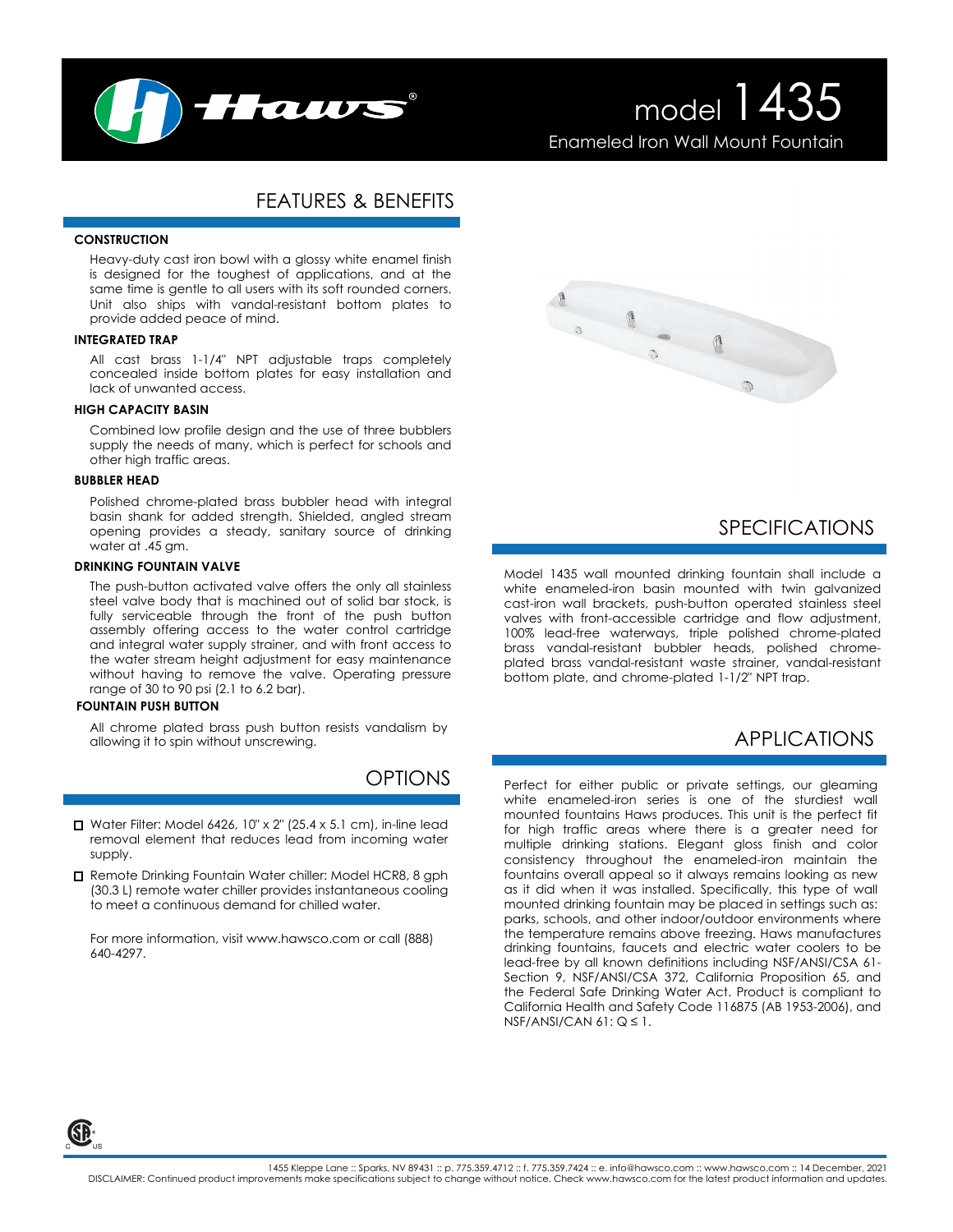THIS DOCUMENT IS TRUE AND CORRECT AT TIME OF PUBLICATION. CONTINUED PRODUCT IMPROVEMENTS MAKE SPECIFICATIONS AND MEASUREMENTS SUBJECT TO CHANGE WITHOUT NOTICE.

### NOTES:

- 1. ROUGH-IN DIMENSIONS MAY VARY ±1/4" (6.4mm)
- 2. WHEN INSTALLING THIS UNIT LOCAL, STATE OR FEDERAL CODES SHOULD BE ADHERED TO. FOR INSTALLATION HEIGHTS OTHER THAN SHOWN, DIMENSIONS MARKED (\*) MUST BE ADJUSTED ACCORDINGLY.
- 3 REFER TO 5874 SERIES OPERATION AND MAINTENANCE MANUAL FOR PUSH BUTTON AND VALVE INSTALLATION/MAINTENANCE INSTRUCTIONS.
- (NOTES CONTINUED ON SHEET 2 OF 2)



In Extermity Installation - All Rights Reserved. HAWS<sup>®</sup> and other trademarks used in these materials are the exclusive property of Haws Corporation. I<sup>SCE: A</sup> I<sup>skeet 1</sup> of 2<br>© 2017 Haws Corporation - All Rights Reserved